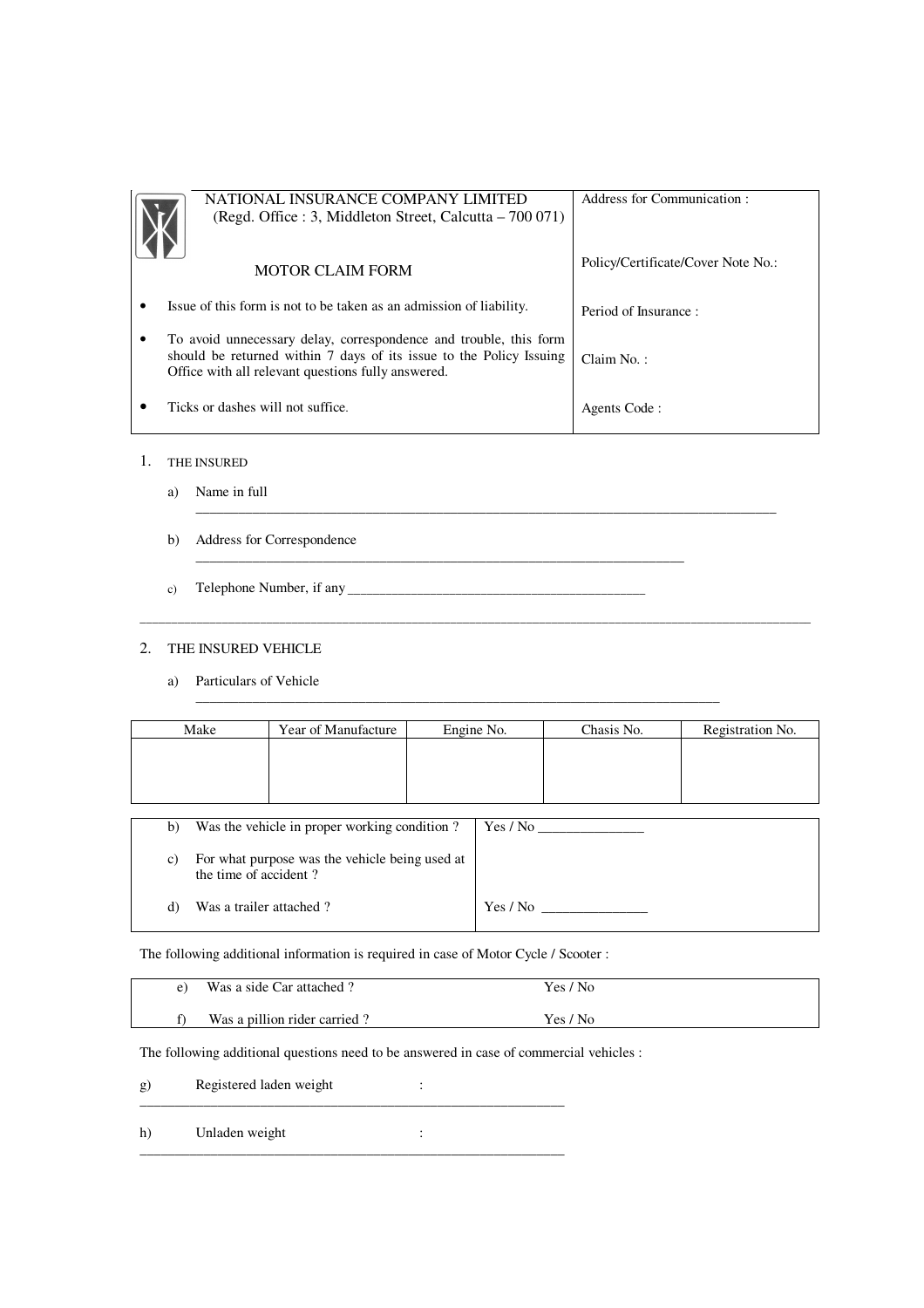| $\mathbf{i}$ | Weight of goods carried         |                           |        |          |
|--------------|---------------------------------|---------------------------|--------|----------|
| j)           | Nature of Permit                | ٠                         |        |          |
| k)           | Nature of goods carried         | ٠<br>$\ddot{\phantom{a}}$ |        |          |
| $\bf{I}$     | Was the vehicle plying for hire |                           | ٠<br>٠ | Yes / No |
| m)           | Number of passengers carried    |                           |        |          |
| n)           | Number of passengers permitted  |                           |        |          |

# 3. DRIVER AT THE TIME OF ACCIDENT

- a) Name
- b) Age  $\_\_$
- c) Address
- d) Is the Driver
	- 1) Owner
	- 2) Paid Driver
	- 3) Owner's Relative or Friend
- e) If Paid Driver, how long has he been In your employment?
- $f$ ) Was he under the influence of Intoxicating Liquor or drugs

# g) Driving Licence Number

h) Issuing Authority

Date of Expiry  $\mathbf{i}$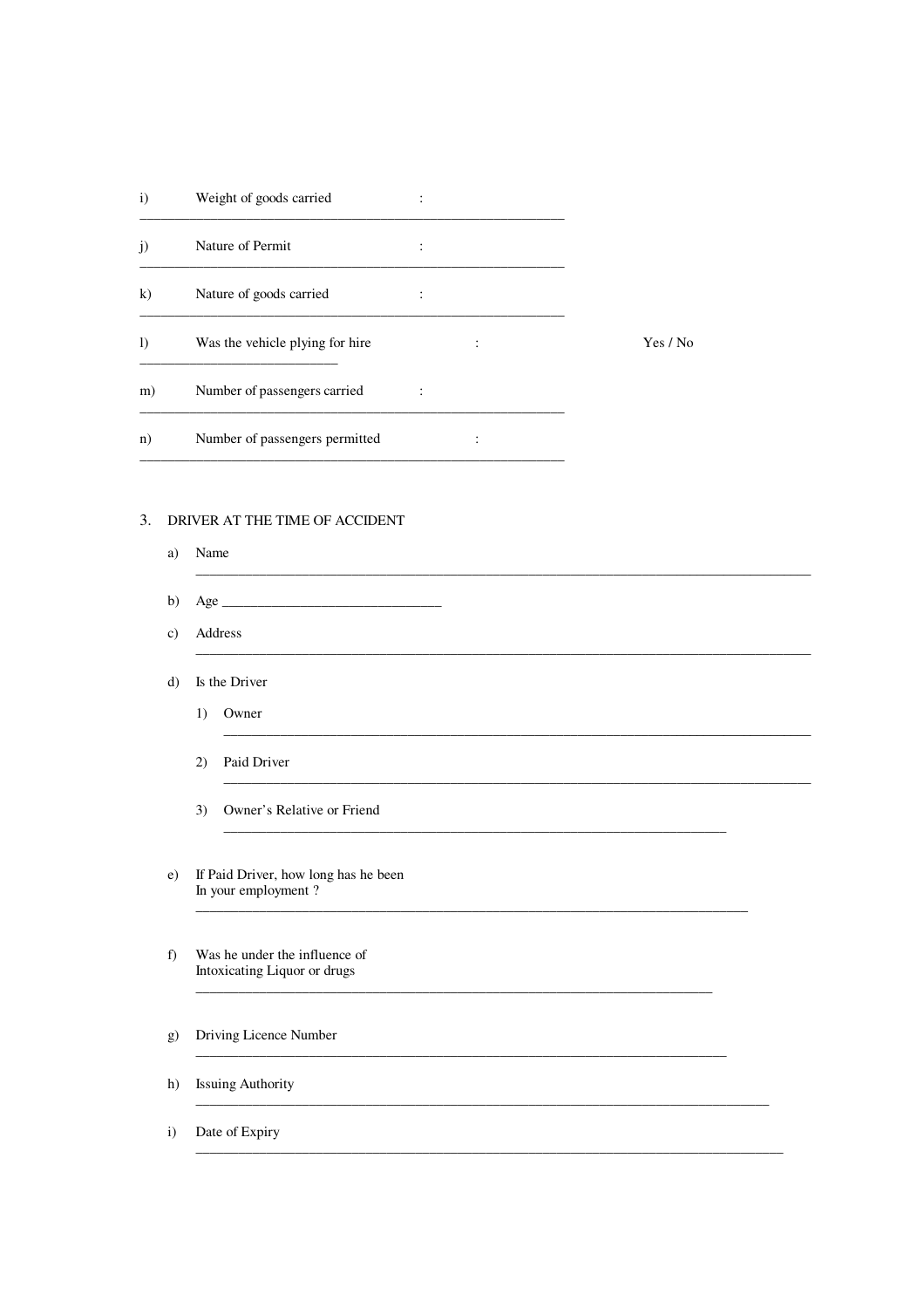- j) Was the licence temporary / permanent
- k) Details of endorsement / suspension, if any

\_\_\_\_\_\_\_\_\_\_\_\_\_\_\_\_\_\_\_\_\_\_\_\_\_\_\_\_\_\_\_\_\_\_\_\_\_\_\_\_\_\_\_\_\_\_\_\_\_\_\_\_\_\_\_\_\_\_\_\_\_\_\_

\_\_\_\_\_\_\_\_\_\_\_\_\_\_\_\_\_\_\_\_\_\_\_\_\_\_\_\_\_\_\_\_\_\_\_\_\_\_\_\_\_\_\_\_\_\_\_\_\_\_\_\_\_\_\_\_\_\_\_

\_\_\_\_\_\_\_\_\_\_\_\_\_\_\_\_\_\_\_\_\_\_\_\_\_\_\_\_\_\_\_\_\_\_\_\_\_\_\_\_\_\_\_\_\_\_\_\_\_\_\_\_\_\_\_\_\_\_\_

\_\_\_\_\_\_\_\_\_\_\_\_\_\_\_\_\_\_\_\_\_\_\_\_\_\_\_\_\_\_\_\_\_\_\_\_\_\_\_\_\_\_\_\_\_\_\_\_\_\_\_\_\_\_\_

- l) Has he been involved in any accident before
- m) Has he been charged by the Policy ? if so why ?

#### 4. OTHER INSURANCE

Details of other insurance policy/ies indemnifying You in respect of this accident

#### 5. DETAILS OF ACCIDENT

a) Date of Time

| Date | Month | Year<br>ш | Time |      |
|------|-------|-----------|------|------|
|      |       |           | A.M. | P.M. |
|      |       |           |      |      |

\_\_\_\_\_\_\_\_\_\_\_\_\_\_\_\_\_\_\_\_\_\_\_\_\_\_\_\_\_\_\_\_\_\_\_\_\_\_\_\_\_\_\_\_\_\_\_\_\_\_\_\_\_\_\_\_\_\_\_\_\_\_\_\_\_\_\_\_\_\_\_\_\_\_\_\_\_\_\_\_\_\_\_\_\_\_\_\_\_\_\_\_\_\_\_

\_\_\_\_\_\_\_\_\_\_\_\_\_\_\_\_\_\_\_\_\_\_\_\_\_\_\_\_\_\_\_\_\_\_\_\_\_\_\_\_\_\_\_\_\_\_\_\_\_\_\_\_\_\_\_\_\_\_\_\_\_\_\_\_\_\_\_\_\_\_\_\_\_\_\_\_\_\_

\_\_\_\_\_\_\_\_\_\_\_\_\_\_\_\_\_\_\_\_\_\_\_\_\_\_\_\_\_\_\_\_\_\_\_\_\_\_\_\_\_\_\_\_\_\_\_\_\_\_\_\_\_\_\_\_\_\_\_\_\_\_\_\_\_\_\_\_\_\_\_\_\_\_\_\_

\_\_\_\_\_\_\_\_\_\_\_\_\_\_\_\_\_\_\_\_\_\_\_\_\_\_\_\_\_\_\_\_\_\_\_\_\_\_\_\_\_\_\_\_\_\_\_\_\_\_\_\_\_\_\_\_\_\_\_\_\_\_\_\_\_\_\_\_\_\_\_\_\_\_\_\_\_\_\_\_\_\_\_\_\_\_\_\_\_\_\_\_\_\_\_\_

 $\overline{\phantom{a}}$  , and the contribution of the contribution of the contribution of the contribution of the contribution of the contribution of the contribution of the contribution of the contribution of the contribution of the

 $\overline{\phantom{a}}$  , and the contribution of the contribution of the contribution of the contribution of the contribution of the contribution of the contribution of the contribution of the contribution of the contribution of the

\_\_\_\_\_\_\_\_\_\_\_\_\_\_\_\_\_\_\_\_\_\_\_\_\_\_\_\_\_\_\_\_\_\_\_\_\_\_\_\_\_\_\_\_\_\_\_\_\_\_\_\_\_\_\_\_\_\_\_\_\_\_\_\_\_\_\_\_\_\_\_\_\_\_\_

\_\_\_\_\_\_\_\_\_\_\_\_\_\_\_\_\_\_\_\_\_\_\_\_\_\_\_\_\_\_\_\_\_\_\_\_\_\_\_\_\_\_\_\_\_\_\_\_\_\_\_\_\_\_\_\_\_\_\_\_\_\_

\_\_\_\_\_\_\_\_\_\_\_\_\_\_\_\_\_\_\_\_\_\_\_\_\_\_\_\_\_\_\_\_\_\_\_\_\_\_\_\_\_\_\_\_\_\_\_\_\_\_\_\_\_\_\_\_\_\_\_\_\_\_\_\_\_\_

b) Place \_\_\_\_\_\_\_\_\_\_\_\_\_\_\_\_\_\_\_\_\_\_\_\_\_\_\_\_\_\_\_\_\_\_\_\_\_\_\_\_\_\_\_\_\_\_\_\_\_\_\_\_\_\_\_\_\_\_\_\_\_\_\_\_\_\_\_\_\_\_\_\_\_\_\_\_\_\_\_\_\_\_\_\_\_\_\_\_

 $\overline{\phantom{a}}$ 

c) Speed of your vehicle at the time of accident

d) Give a short description of the accident

e) If any third party was responsible for the Accident, give name and address \_\_\_\_\_\_\_\_\_\_\_\_\_\_\_\_\_\_\_\_\_\_\_\_\_\_\_\_\_\_\_\_\_\_\_\_\_\_\_\_\_\_\_\_\_\_\_\_\_\_\_\_\_\_\_\_\_\_\_\_\_\_\_\_\_\_\_\_

#### 6. DAMAGE TO INSURED VEHICLE

- a) Full details of damage
- b) Estimated cost of repairs

\_\_\_\_\_\_\_\_\_

c) When and where can the damaged vehicle be inspected ?

\_\_\_\_\_\_\_\_\_\_\_\_\_\_\_\_\_\_\_\_\_\_\_\_\_\_\_\_\_\_\_\_\_\_\_\_\_\_\_\_\_\_\_\_\_\_\_\_\_\_

7. THIRD PARTY INJURY / PROPERTY DAMAGE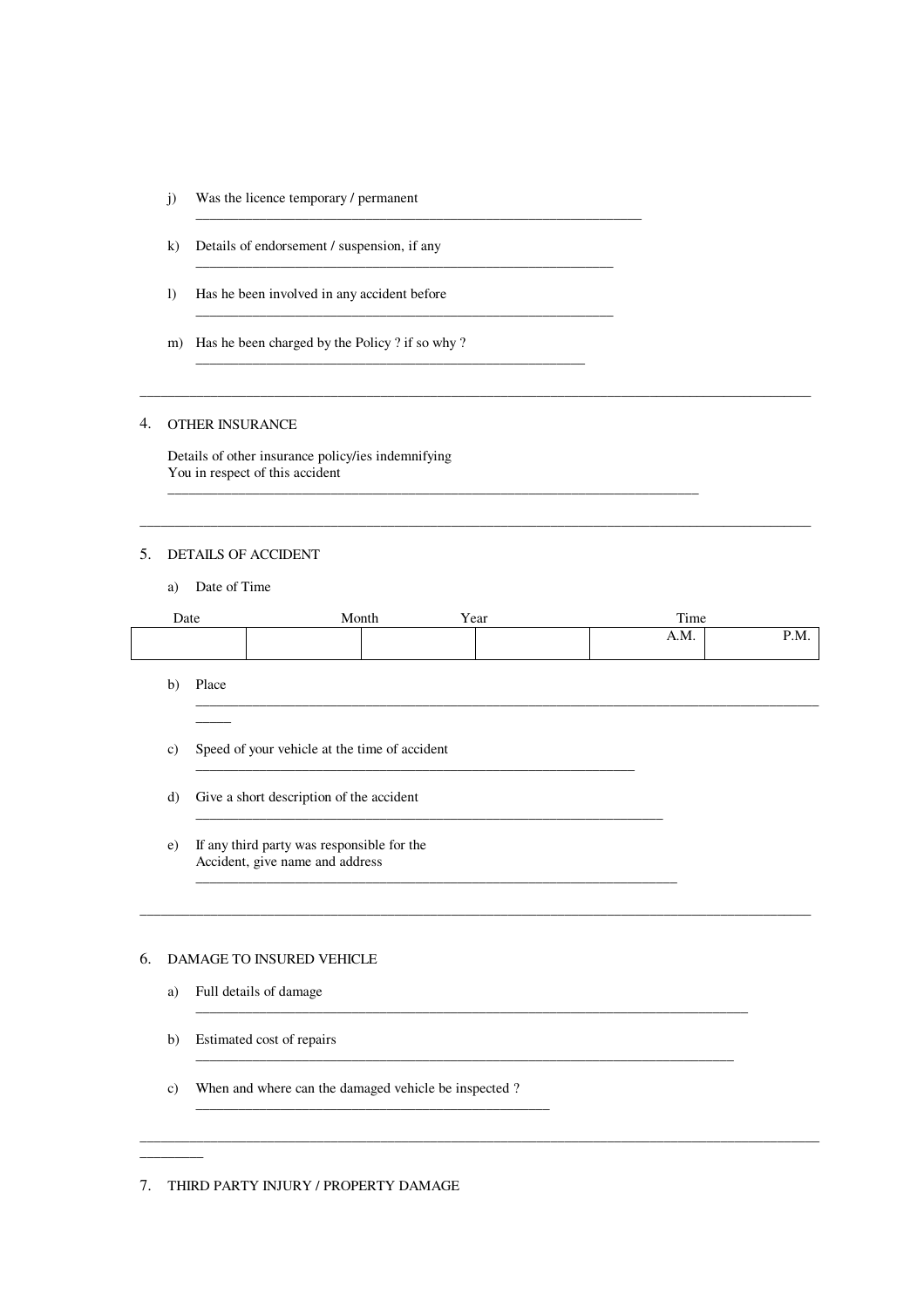#### a) Name

- $\overline{\phantom{a}}$  $b)$ Address
- Full details of personal injury sustained  $\mathbf{c})$
- Name & Address of any person / hospital  $\mathbf{d}$ Giving medical attention to injured person
- e) Full details of property damaged
- Has notice of any claim been given to you?  $f$ )

## 8. INJURY TO DRIVER / OCCUPANT

- a) Was Driver / any occupant injured ?
- If yes, give full details  $b)$

### 9. WITNESSES

- Give names and address of passengers / a) Other witnesses, if any
- b) Did a police constable take particulars of the accident?
- Was accident reported to police, if not why?  $\mathbf{c})$
- d)
- C.R. Diary number  $e)$

#### 10. THEFT

| a) | Date & Time                                                             |  |
|----|-------------------------------------------------------------------------|--|
| b) | Place                                                                   |  |
| C) | What was stolen? (If parts only give full<br>Details in separate sheet) |  |
| d) | Estimated cost of replacement                                           |  |